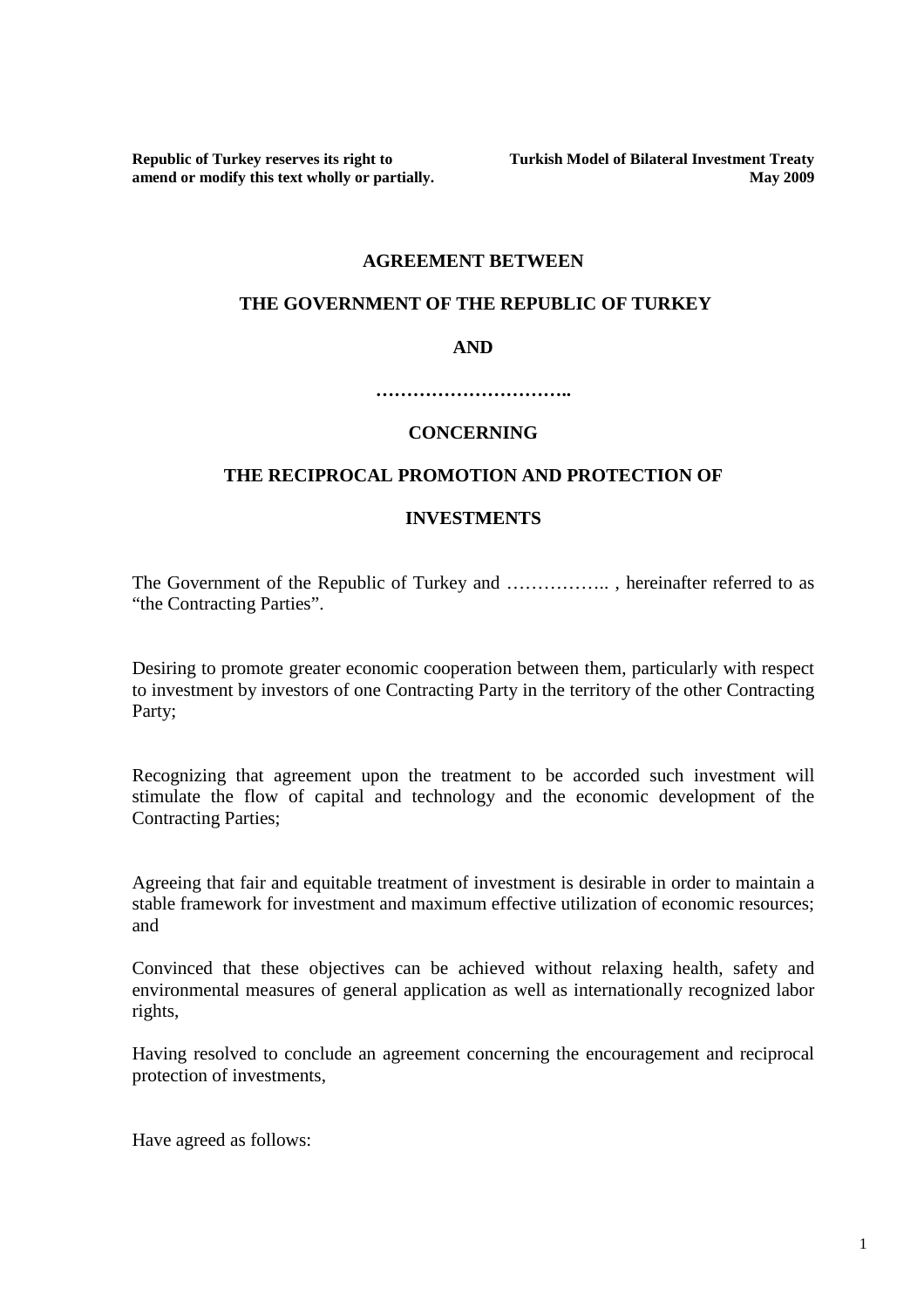# **ARTICLE 1 Definitions**

For the purpose of this Agreement;

1. The term "investment" means every kind of asset, connected with business activities, acquired for the purpose of establishing lasting economic relations in the territory of a Contracting Party in conformity with its laws and regulations, and shall include in particular, but not exclusively:

(a) movable and immovable property, as well as any other rights as mortgages, liens, pledges and any other similar rights as defined in conformity with the laws and regulations of the Contracting Party in whose territory the property is situated,

(b) reinvested returns, claims to money or any other rights having financial value related to an investment.

(c) shares, stocks or any other form of participation in companies,

(d) industrial and intellectual property rights such as patents, industrial designs, technical processes, as well as trademarks, goodwill, know-how and other similar rights,

(e) business concessions conferred by law or by contract, including concessions related to natural resources;

provided that such investments are not in the nature of acquisition of shares or voting power less than 10 percent of a company through stock exchanges which shall not be covered by this Agreement.

2. The term "investor" means:

(a) natural persons deriving their status as nationals of a Contracting Party according to its laws,

(b) corporations, firms, business partnerships incorporated or constituted under the law in force of a Contracting Party and having their registered offices together with substantial business activities in the territory of that Contracting Party,

who have made an investment in the territory of the other Contracting Party.

3. The term "returns" means the amounts yielded by an investment and includes in particular, though not exclusively, profit, interest, capital gains, royalties, fees and dividends.

4. The "territory" means; territory, territorial sea, as well as the maritime areas over which each Contracting Party has jurisdiction or sovereign rights for the purposes of exploration, exploitation and conservation of natural resources, pursuant to international law.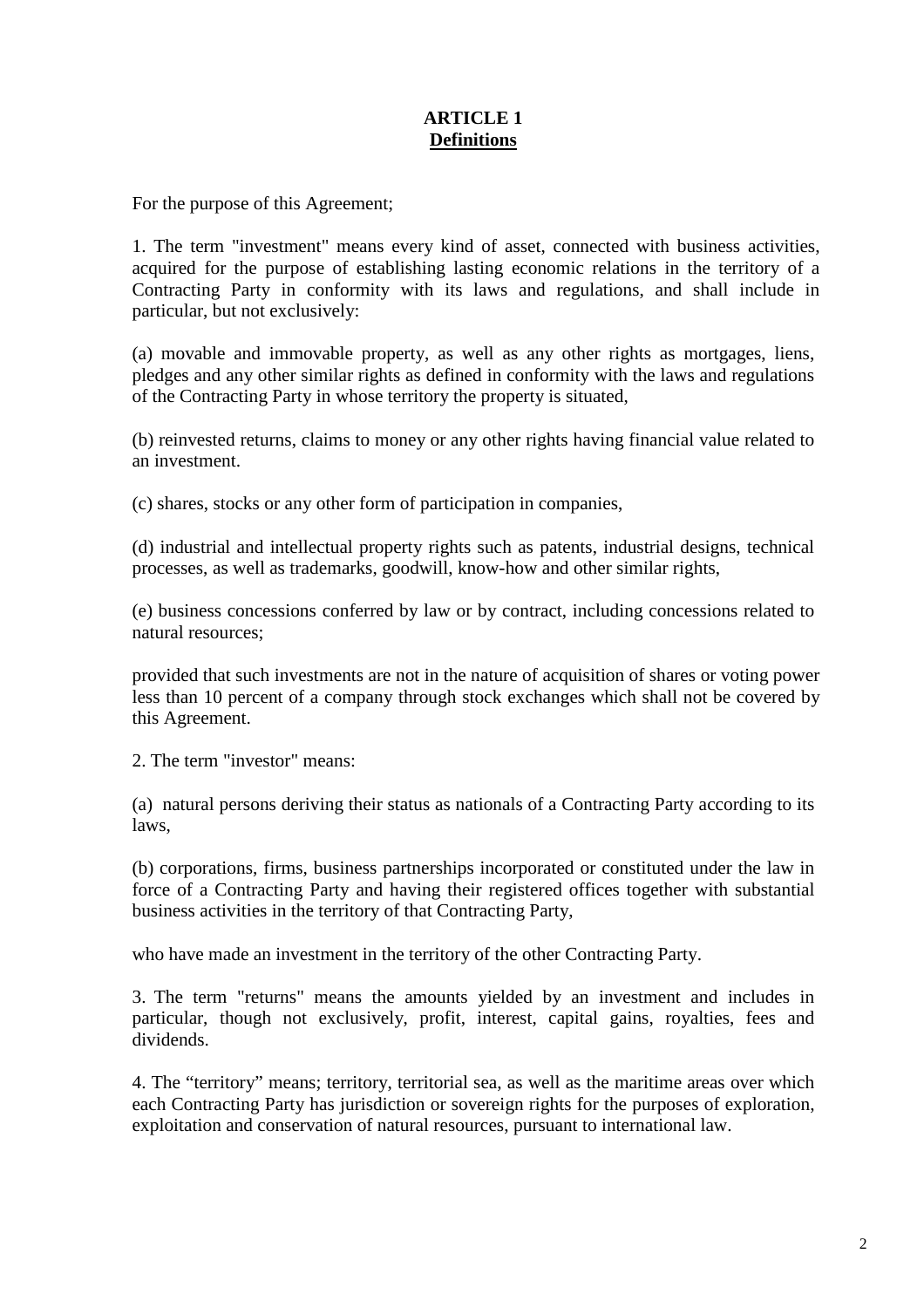## **ARTICLE 2 Promotion and Protection of Investments**

1. Subject to its laws and regulations, each Contracting Party shall in its territory promote as far as possible investments by investors of the other Contracting Party.

2. Investments of investors of each Contracting Party shall at all times be accorded fair and equitable treatment and shall enjoy full protection in the territory of the other Contracting Party. Neither Contracting Party shall in any way impair by unreasonable or discriminatory measures the management, maintenance, use, enjoyment, extension, or disposal of such investments.

## **ARTICLE 3 Treatment of Investments**

l. Each Contracting Party shall admit in its territory investments on a basis no less favourable than that accorded in like circumstances to investments of investors of any third State, within the framework of its laws and regulations.

2. Each Contracting Party shall accord to these investments, once established, treatment no less favourable than that accorded in like circumstances to investments of its investors or to investments of investors of any third State, whichever is the most favourable.

3. The Contracting Parties shall within the framework of their national legislation give sympathetic consideration to applications for the entry and sojourn of persons of either Contracting Party who wish to enter the territory of the other Contracting Party in connection with the making and carrying through of an investment; the same shall apply to nationals of either Contracting Party who in connection with an investment wish to enter the territory of the other Contracting Party and sojourn there to take up employment. Application for work permits shall also be given sympathetic consideration.

4. (a) The Provisions of this Article shall not be construed so as to oblige one Contracting Party to extend to the investors of the other Contracting Party the benefit of any treatment, preference or privilege which may be extended by the former Contracting Party by virtue of any international agreement or arrangement relating wholly or mainly to taxation.

(b) The non-discrimination, national treatment and most-favored nation treatment provisions of this Agreement shall not apply to all actual or future advantages accorded by either Contracting Party by virtue of its membership of, or association with a customs, economic or monetary union, a common market or a free trade area; to nationals or companies of its own, of Member States of such union, common market or free trade area, or of any other third State.

(c) Paragraphs 1 and 2 of this Article do not apply in respect of procedural rights laid down simultaneously by this Agreement and by another similar international agreement to which one of the Contracting Parties is signatory.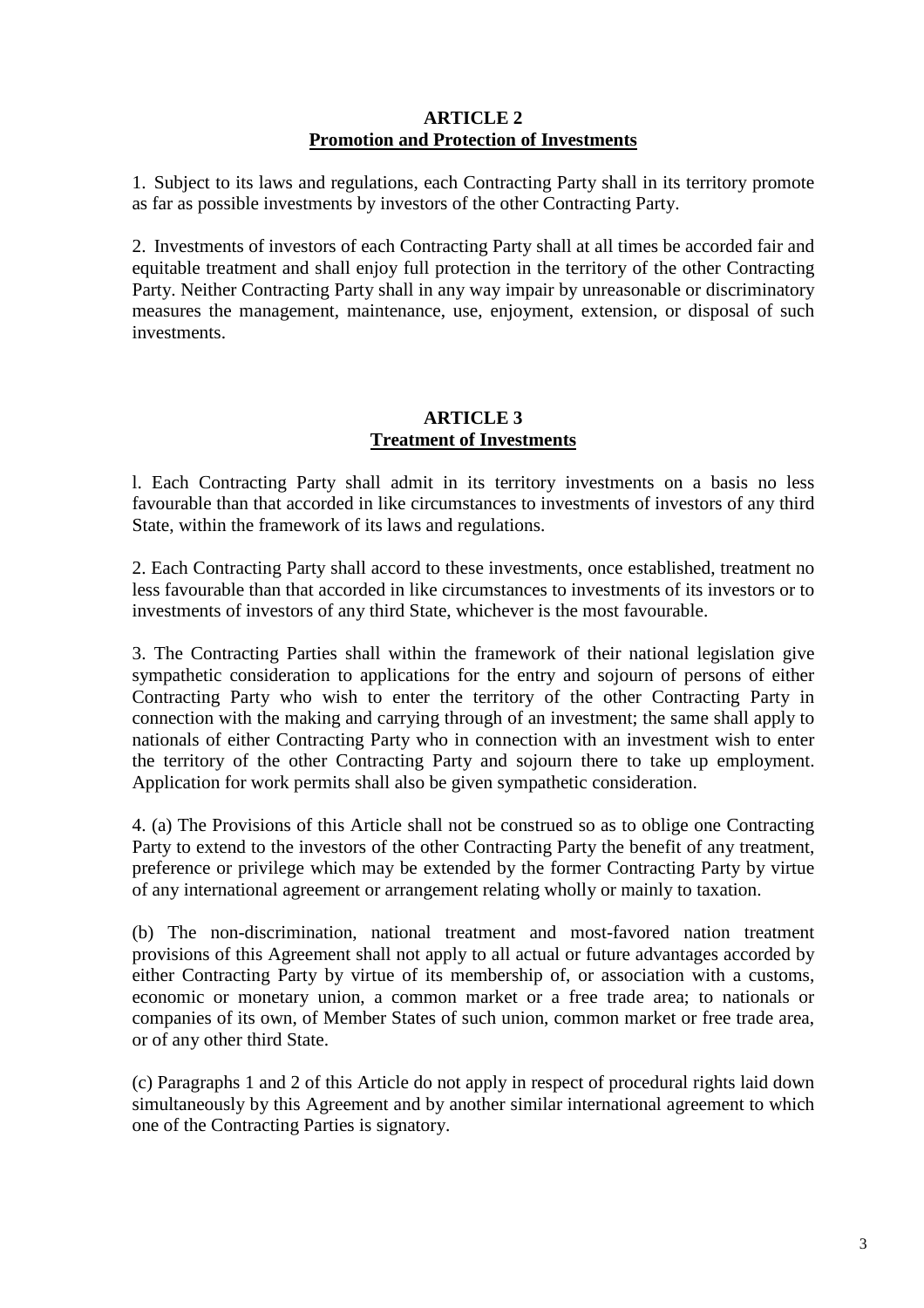d) The provisions of Article 2 and 3 of this Agreement shall not oblige the Republic of Turkey to accord investments of investors of the other Contracting Party the same treatment that it accords to investments of its own investors with regard to acquisition of land and real estates, and real rights upon them.

[or alternatively

The provisions of Article 2 and 3 of this Agreement shall not construed to prevent the Republic of Turkey from adopting, maintaining, or enforcing any non-discriminatory measures with regard to acquisition of land and real estates, and real rights upon them by the investors of the other Contracting Party. ]

# **ARTICLE 4 Right to Regulate**

1. Nothing in this Agreement shall be construed to prevent a Contracting Party from adopting, maintaining, or enforcing any non-discriminatory measures:

a) designed and applied for the protection of human, animal or plant life or health, or the environment;

b) related to the conservation of living or non-living exhaustible natural resources.

2. Nothing in this Agreement shall be construed:

(a) to require any Contracting Party to furnish or allow access to any information the disclosure of which it determines to be contrary to its essential security interests;

(b) to prevent any Contracting Party from taking any actions that it considers necessary for the protection of its essential security interests,

(i) relating to the traffic in arms, ammunition and implements of war and to such traffic and transactions in other goods, materials, services and technology undertaken directly or indirectly for the purpose of supplying a military or other security establishment,

(ii) taken in time of war or other emergency in international relations,

or

(iii) relating to the implementation of national policies or international agreements respecting the non-proliferation of nuclear weapons or other nuclear explosive devices; or

(c) to prevent any Contracting Party from taking action in pursuance of its obligations under the United Nations Charter for the maintenance of international peace and security.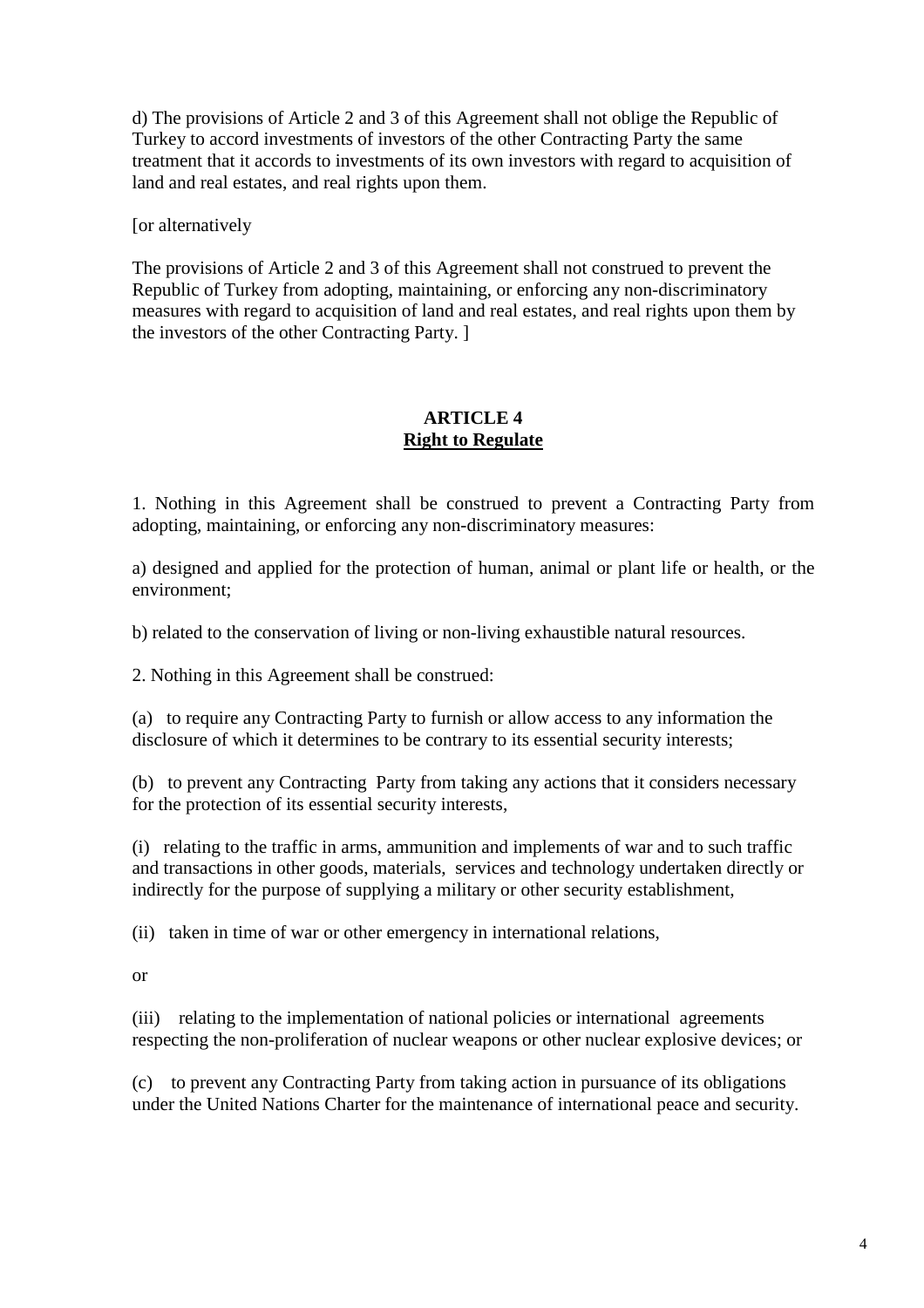### **ARTICLE 5 Expropriation and Compensation**

1. Investments shall not be expropriated, nationalized or subject, directly or indirectly, to measures of similar effects (hereinafter referred as expropriation) except for a public purpose, in a non-discriminatory manner, upon payment of prompt, adequate and effective compensation, and in accordance with due process of law and the general principles of treatment provided for in Article 3 of this Agreement.

2. Non-discriminatory legal measures designed and applied to protect legitimate public welfare objectives, such as health, safety and environment, do not constitute indirect expropriation and are not subject, therefore, to any compensation requirements.

3. Compensation shall be equivalent to the market value of the expropriated investment before the expropriation was taken or became public knowledge. Compensation shall be paid without delay and be freely transferable as described in paragraph 2 Article 5.

4. In the event that payment of compensation is delayed, it shall carry an interest at a rate to be agreed upon by both parties unless such rate is prescribed by law from the date of expropriation until the date of payment.

## **ARTICLE 6 Compensation for Losses**

Investors of either Contracting Party whose investments suffer losses in the territory of the other Contracting Party owing to war, insurrection, civil disturbance or other similar events shall be accorded by such other Contracting Party treatment no less favourable than that accorded to its own investors or to investors of any third State, whichever is the most favourable treatment, as regards any measures it adopts in relation to such losses.

### **ARTICLE 7 Repatriation and Transfer**

l. Upon fulfillment of all tax obligations, each Contracting Party shall permit in good faith all transfers related to an investment to be made freely and without delay into and out of its territory. Such transfers include:

(a) returns,

(b) proceeds from the sale or liquidation of all or any part of an investment,

(c) compensation pursuant to Article 5,

(d) reimbursements and interest payments deriving from loans in connection with investments,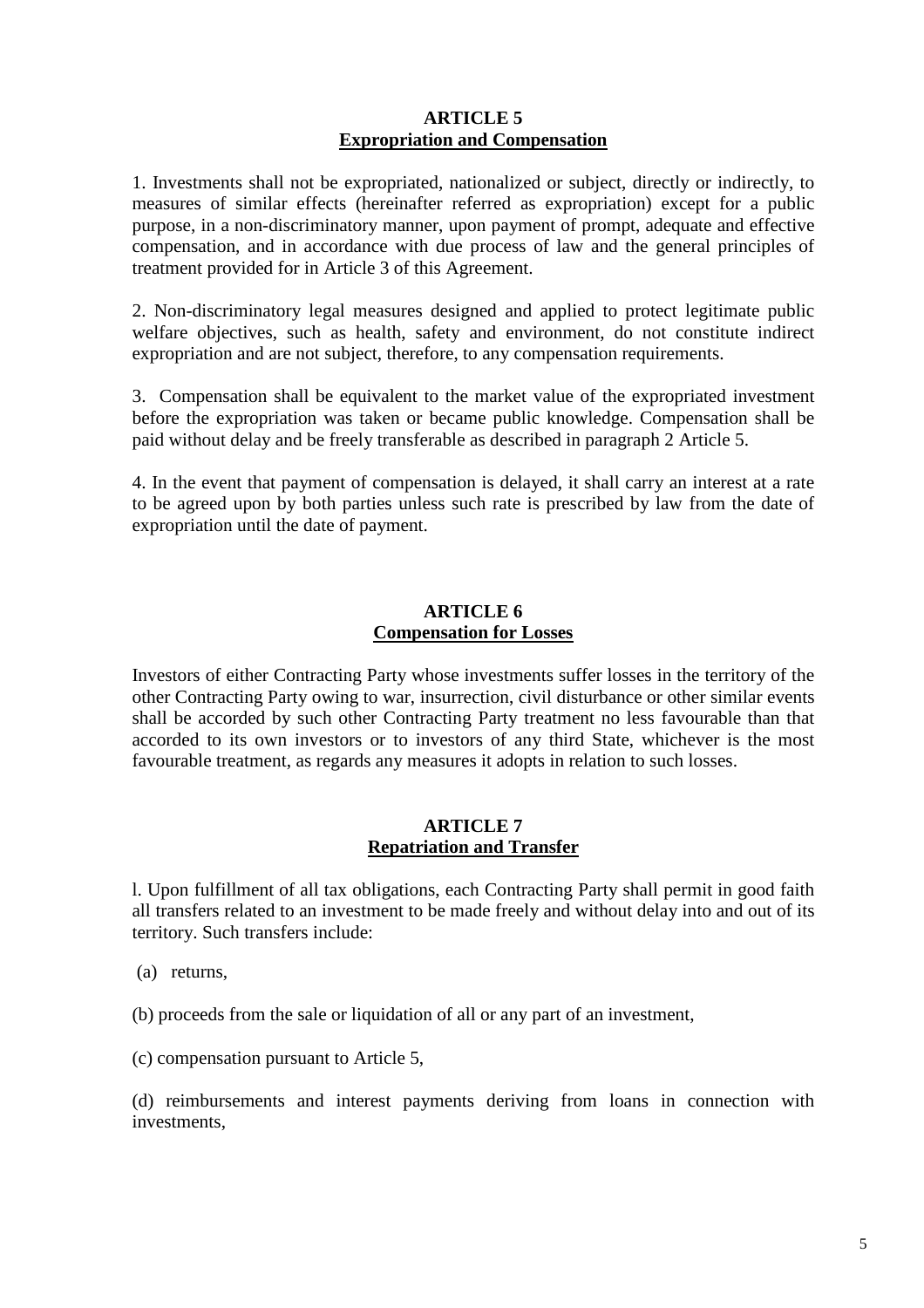(e) salaries, wages and other remunerations received by the nationals of one Contracting Party who have obtained in the territory of the other Contracting Party the corresponding work permits related to an investment,

(f) payments arising from an investment dispute.

2. Transfers shall be made in the convertible currency in which the investment has been made or in any convertible currency at the rate of exchange in force at the date of transfer, unless otherwise agreed by the investor and the hosting Contracting Party.

# **ARTICLE 8 Subrogation**

l. If the investment of an investor of one Contracting Party is insured against noncommercial risks under a system established by law, any subrogation of the the insurer, which stems from the terms of the insurance agreement between the investor and the insurer, shall be recognized by the other Contracting Party.

2. The insurer is entitled by virtue of subrogation to exercise the rights and enforce the claims of that investor and shall assume the obligations related to the investment. The subrogated rights or claims shall not exceed the original rights or claims of the investor.

3. Disputes between a Contracting Party and an insurer shall be settled in accordance with the provisions of Article 9 of this Agreement.

# **ARTICLE 9 Settlement of Disputes Between One Contracting Party and Investors of the Other Contracting Party**

1. Disputes between one of the Contracting Parties and an investor of the other Contracting Party, in connection with his investment, shall be notified in writing, including detailed information, by the investor to the recipient Contracting Party of the investment. As far as possible, the investor and the concerned Contracting Party shall endeavor to settle these disputes by consultations and negotiations in good faith.

2. If these disputes, cannot be settled in this way within six (6) months following the date of the written notification mentioned in paragraph l, the dispute can be submitted, as the investor may choose, to:

(a) the competent court of the Contracting Party in whose territory the investment has been made,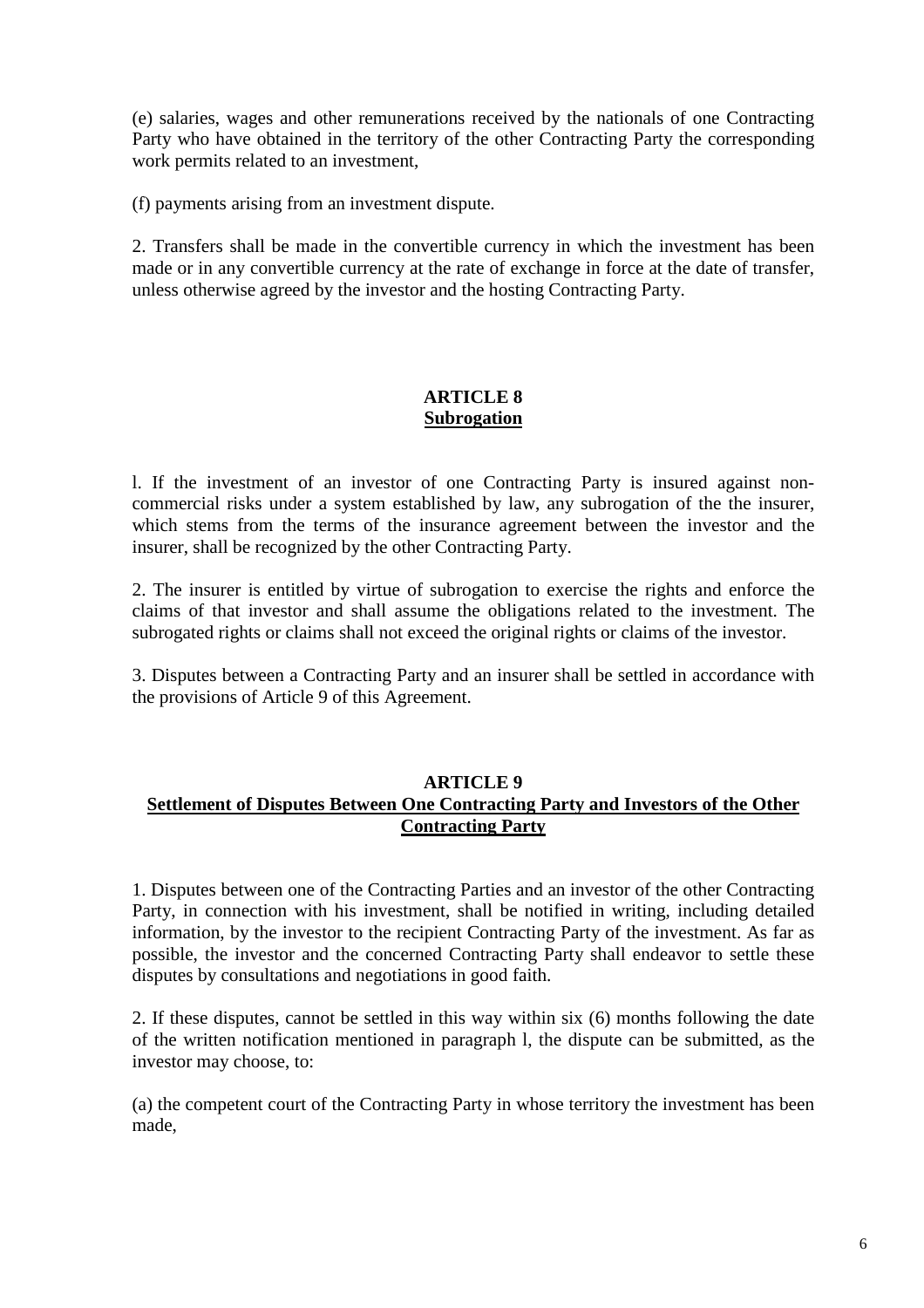(b) the International Center for Settlement of Investment Disputes (ICSID) set up by the " Convention on Settlement of Investment Disputes Between States and Nationals of other States", in case both Contracting Parties become signatories of this Convention,

(c) an ad hoc court of arbitration laid down under the Arbitration Rules of Procedure of the United Nations Commission for International Trade Law (UNCITRAL).

3. Once the investor has submitted the dispute to the one of the dispute settlement procedures mentioned in paragraph 2 of this Article, the choice of one of these procedures is final.

4. Notwithstanding the provisions of paragraph 2 of this Article;

(a) only the disputes arising directly out of investment activities which have obtained necessary permission, if any, in conformity with the relevant legislation of the Republic of Turkey on foreign capital, and that effectively started shall be subject to the jurisdiction of the International Center for Settlement of Investment Disputes (ICSID) or any other international dispute settlement mechanism as agreed upon by the Contracting Parties;

(b) the disputes, related to the property and real rights upon the real estates are totally under the jurisdiction of the Turkish courts and therefore shall not be submitted to jurisdiction of the International Center for Settlement of Investment Disputes (ICSID) or any other international dispute settlement mechanism; and

(c) With regard to the Article 64 of the "Convention on the Settlement of Investment Disputes between States and Nationals of other States":

The Republic of Turkey shall not accept the referral of any disputes arising between the Republic of Turkey and any other Contracting State concerning the interpretation or application of "Convention on the Settlement of Investment Disputes between States and Nationals of other States", which is not settled by negotiation, to the International Court of Justice.

5. The arbitration awards shall be final and binding for all parties in dispute. Each Contracting Party commits itself to execute the award according to its national law.

## **ARTICLE 10 Settlement of Disputes Between The Contracting Parties**

1. The Contracting Parties shall seek in good faith and a spirit of cooperation a rapid and equitable solution to any dispute between them concerning the interpretation or application of this Agreement. In this regard, the Contracting Parties agree to engage in direct and meaningful negotiations to arrive at such solutions. If the Contracting Parties cannot reach an agreement within six (6) months after the beginning of disputes between themselves through the foregoing procedure, the disputes may be submitted, upon the request of either Contracting Party, to an arbitral tribunal of three members.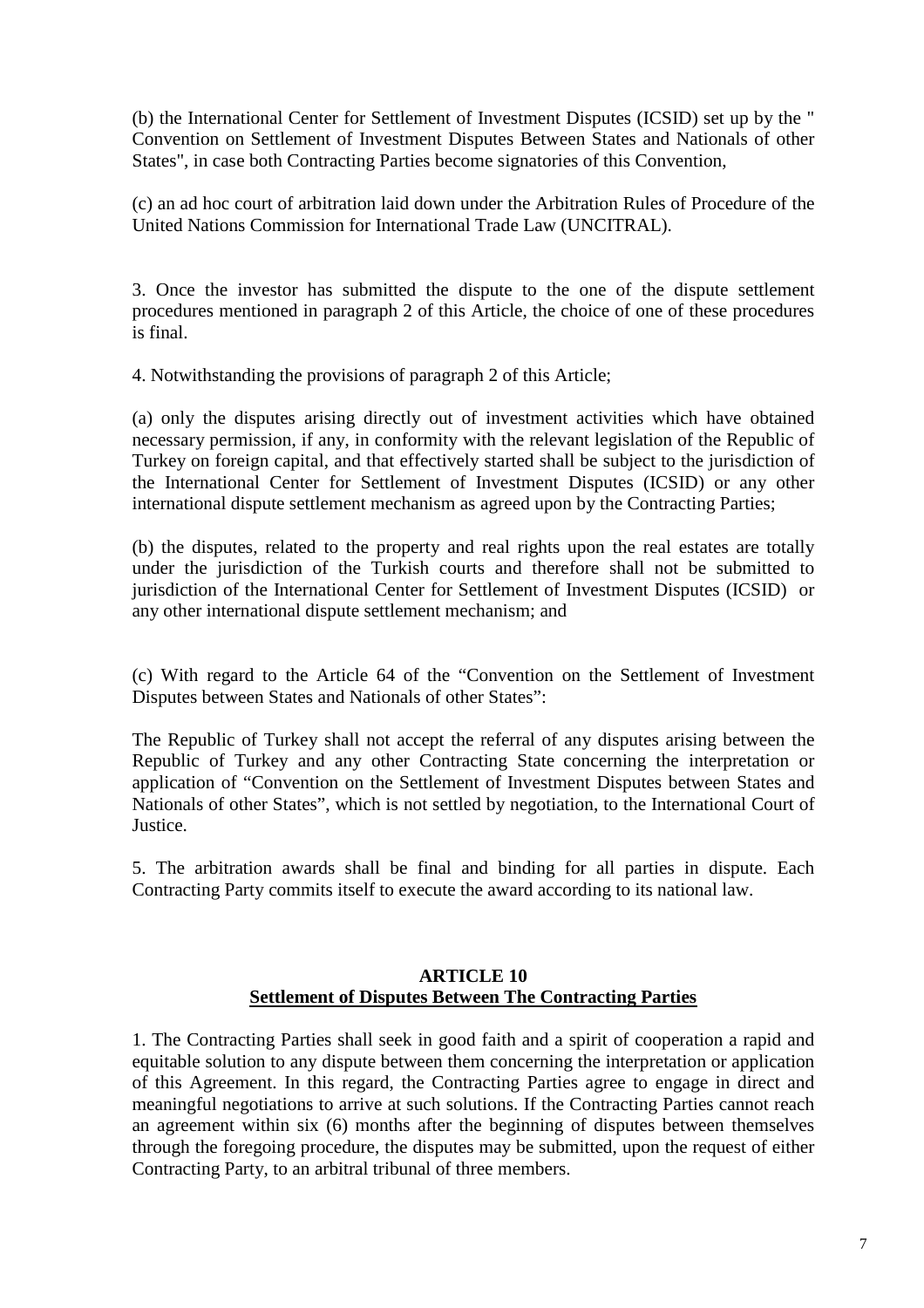2. Within two (2) months of receipt of a request, each Contracting Party shall appoint an arbitrator. The two arbitrators shall select a third arbitrator as Chairman, who is a national of a third State. In the event either Contracting Party fails to appoint an arbitrator within the specified time, the other Contracting Party may request the President of the International Court of Justice to make the appointment.

3. If both arbitrators cannot reach an agreement about the choice of the Chairman within two (2) months after their appointment, the Chairman shall be appointed upon the request of either Contracting Party by the President of the International Court of Justice.

4. If, in the cases specified under paragraphs (2) and (3) of this Article, the President of the International Court of Justice is prevented from carrying out the said function or if he is a national of either Contracting Party, the appointment shall be made by the Vice-President, and if the Vice-President is prevented from carrying out the said function or if he is a national of either Contracting Party, the appointment shall be made by the most senior member of the Court who is not a national of either Contracting Party.

5. The tribunal shall have three (3) months from the date of the selection of the Chairman to agree upon rules of procedure consistent with the other provisions of this Agreement. In the absence of such agreement, the tribunal shall request the President of the International Court of Justice to designate rules of procedure, taking into account generally recognized rules of international arbitral procedure.

6. Unless otherwise agreed, all submissions shall be made and all hearings shall be completed within eight (8) months of the date of selection of the Chairman, and the tribunal shall render its decision within two (2) months after the date of the final submissions or the date of the closing of the hearings, whichever is later. The arbitral tribunal shall reach its decisions, which shall be final and binding, by a majority of votes.

7. Expenses incurred by the Chairman, the other arbitrators, and other costs of the proceedings shall be paid for equally by the Contracting Parties. The tribunal may, however, at its discretion, decide that a higher proportion of the costs be paid by one of the Contracting Parties.

8. A dispute shall not be submitted to an international arbitration court under the provisions of this Article, if the same dispute has been brought before another international arbitration court under the provisions of Article 9 and is still before the court. This will not impair the engagement in direct and meaningful negotiations between both Contracting Parties.

## **ARTICLE 11 Scope of Application**

This Agreement shall apply to investments in the territory of one Contracting Party, made in accordance with its national laws and regulations, by investors of the other Contracting Party, whether prior to, or after the entry into force of the present Agreement. However, this Agreement shall not apply to any disputes that have arisen before its entry into force.